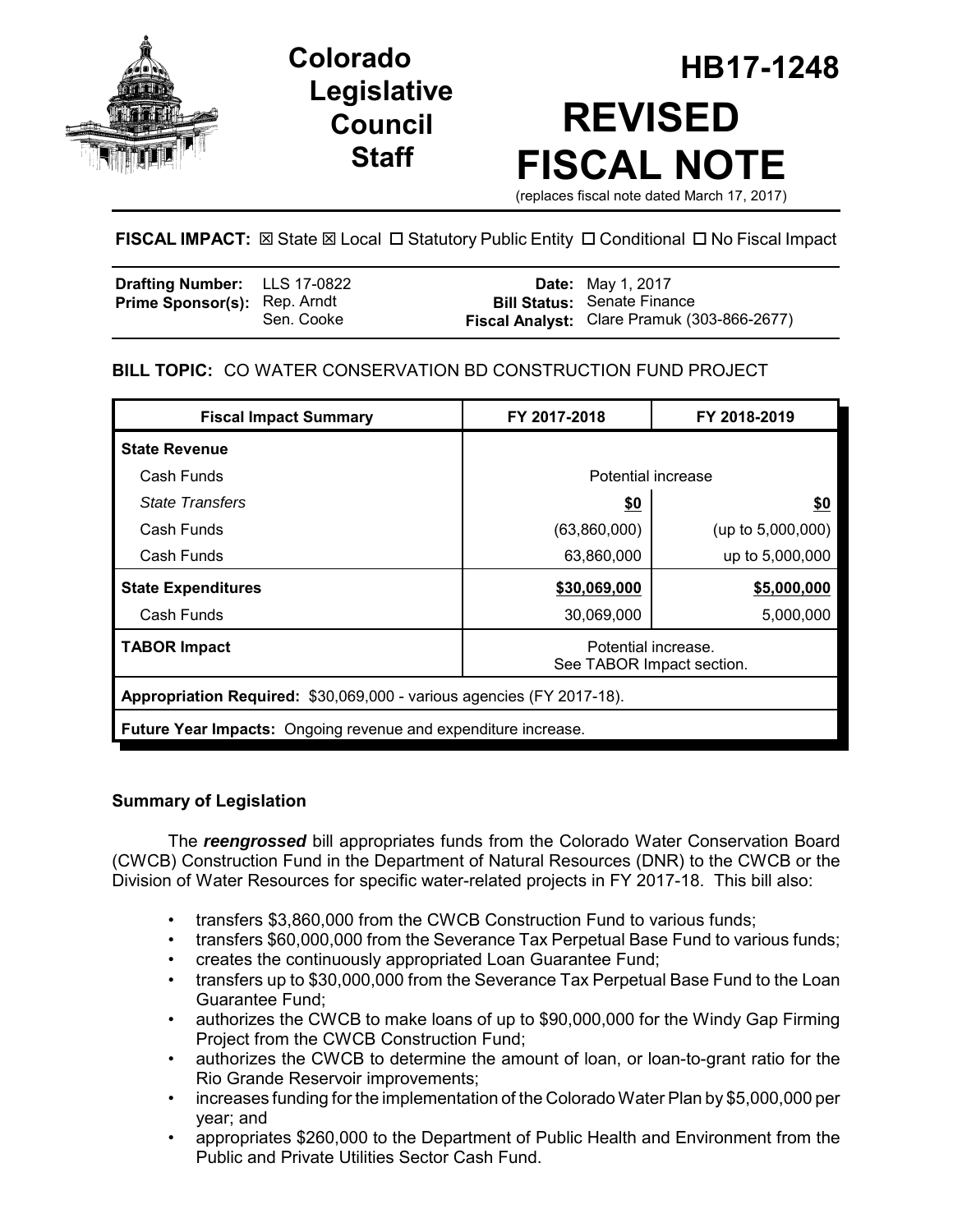May 1, 2017

### **Background**

The CWCB Construction Fund was created in 1971 to provide low-interest loans for water projects. Revenue for this revolving loan fund comes from interest earned on outstanding loans and the fund's cash balance and distribution of royalties from federal mineral leases.

#### **State Revenue**

Because this bill authorizes loan amounts, revenue from the interest generated on water project loans will increase, but that amount will depend on the terms of the loans and cannot be determined.

*State transfers.* The bill makes the following transfers in FY 2017-18.

\$3,860,000 from the CWCB Construction Fund:

- up to \$500,000 to the Flood and Drought Response Fund to restore a \$500,000 fund balance;
- \$1,300,000 to the Litigation Fund;
- \$300,000 to the Feasibility Study Small Grant Fund;
- \$1,500,000 to the Fish and Wildlife Resources Fund; and
- \$260,000 to the Public and Private Utilities Sector Cash Fund.

\$60,000,000 from the Severance Tax Perpetual Base Fund:

- \$20,000,000 to the CWCB Construction Fund
	- ► \$10,000,000 for the Rio Grand Cooperative Project;
	- ► \$5,000,000 for the Watershed Restoration Program; and
	- < \$5,000,000 for implementation of the Colorado Water Plan (a total annual transfer of \$10,000,000 continues indefinitely).
- \$10,000,000 to the Water Supply Reserve Fund; and
- \$30,000,000 to the Loan Guarantee Fund, unless the CWCB directs the State Treasurer to transfer a lesser amount.

*State transfers.* The bill makes the following transfer in FY 2018-19.

• up to \$5,000,000 from the Severance Tax Perpetual Base Fund to the CWCB Construction Fund for implementation of the Colorado Water Plan.

# **TABOR Impact**

This bill increases state cash fund revenue from interest payments, which will increase the amount of money required to be refunded under TABOR for FY 2017-18 and FY 2018-19. TABOR refunds are paid out of the General Fund. Since the bill increases the TABOR refund obligation without a corresponding change in General Fund revenue, the amount of money available in the General Fund for the budget will decrease by an identical amount. Payments of loan principal are not subject to TABOR.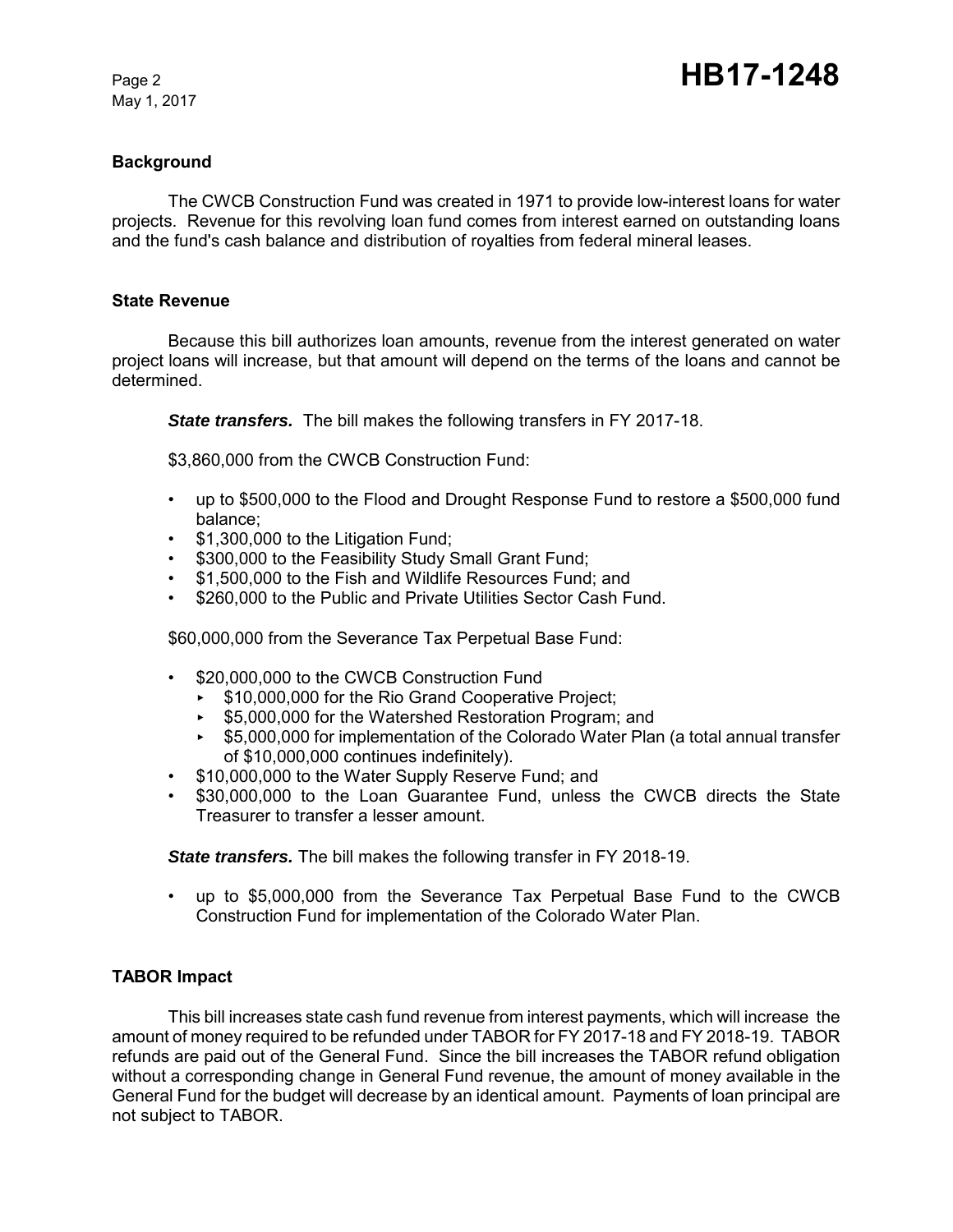# **State Expenditures**

The bill increases expenditures by \$30,069,000 in FY 2017-18. Of this, \$29,809,000 is from the CWCB Construction Fund and \$260,000 is from the Public and Private Utilities Sector Cash Fund. The projects for which funds are appropriated in the bill are shown in Table 1. Funds remain available for the designated purposes until fully expended.

| Table 1. FY 2017-18 Appropriations for Water-Related Projects in HB17-1248                                                                                                                                                                                                                                                    |              |  |  |
|-------------------------------------------------------------------------------------------------------------------------------------------------------------------------------------------------------------------------------------------------------------------------------------------------------------------------------|--------------|--|--|
| <b>Cost Components</b>                                                                                                                                                                                                                                                                                                        | FY 2017-18   |  |  |
| <b>Satellite Monitoring System Maintenance</b> – to renovate existing gauging stations,<br>replace outdated collection platforms; upgrade transmission components of the satellite<br>monitoring system; fund stream gauge flood hardening projects, and data collection<br>efforts related to flood forecasting and warning. | \$380,000    |  |  |
| Colorado Floodplain Map Modernization Program - to continue assistance to<br>communities to revise and improve floodplain studies and maps.                                                                                                                                                                                   | 500,000      |  |  |
| Colorado Decision Support System - to continue to provide data and analytical tools<br>to assist water resources planning and management projects throughout the state.                                                                                                                                                       | 200,000      |  |  |
| Weather Modification Program - to continue to provide assistance to water<br>conservation and conservancy districts and water providers with the development of<br>cloud seeding programs to provide benefits to recreation, streams, and reservoirs<br>through snowpack enhancement.                                         | 175,000      |  |  |
| Colorado Mesonet Project - to support the project at the Colorado Climate Center at<br>Colorado State University.                                                                                                                                                                                                             | 154,000      |  |  |
| Water Forecasting Partnership Project - to support the development of new ground<br>and areal remote sensing data and equipment and hydrologic modeling, to provide<br>reliable volumetric water supply forecasting.                                                                                                          | 800,000      |  |  |
| Alternative Agricultural Transfer Methods Grant Program - to continue a competitive<br>grant program to advance various agricultural transfer methods as alternatives to<br>permanent dry-up of agricultural lands.                                                                                                           | 1,000,000    |  |  |
| Technical Assistance for the Federal Irrigation Improvement Cost-sharing<br><b>Program</b> - to continue to provide technical assistance and leverage funds to increase<br>the success rate of applicants for competitive federal grant funds for the improvement<br>of irrigation infrastructure.                            | 500,000      |  |  |
| Colorado Water Loss Control Initiative - to create statewide training workshops on<br>water loss control methodology, as well as to provide technical support to interested<br>water providers in improving the management of their water systems.                                                                            | 1,100,000    |  |  |
| Update Nonpotable Water Reuse Regulations - to allow the Water Quality Control<br>Division to update regulations concerning nonpotable reuse of water and graywater<br>usage.                                                                                                                                                 | 260,000      |  |  |
| Rio Grande Cooperative Project - to continue to rehabilitate the Rio Grande Reservoir.                                                                                                                                                                                                                                        | 10,000,000   |  |  |
| Colorado Water Plan - to fund studies, programs, or projects that assist in<br>implementing the state water plan.                                                                                                                                                                                                             | 10,000,000   |  |  |
| <b>Watershed Restoration Program</b> – to provide planning and engineering studies,<br>including implementation measures, to address technical needs for watershed<br>restoration and flood mitigation projects throughout the state.                                                                                         | 5,000,000    |  |  |
| <b>TOTAL</b>                                                                                                                                                                                                                                                                                                                  | \$30,069,000 |  |  |